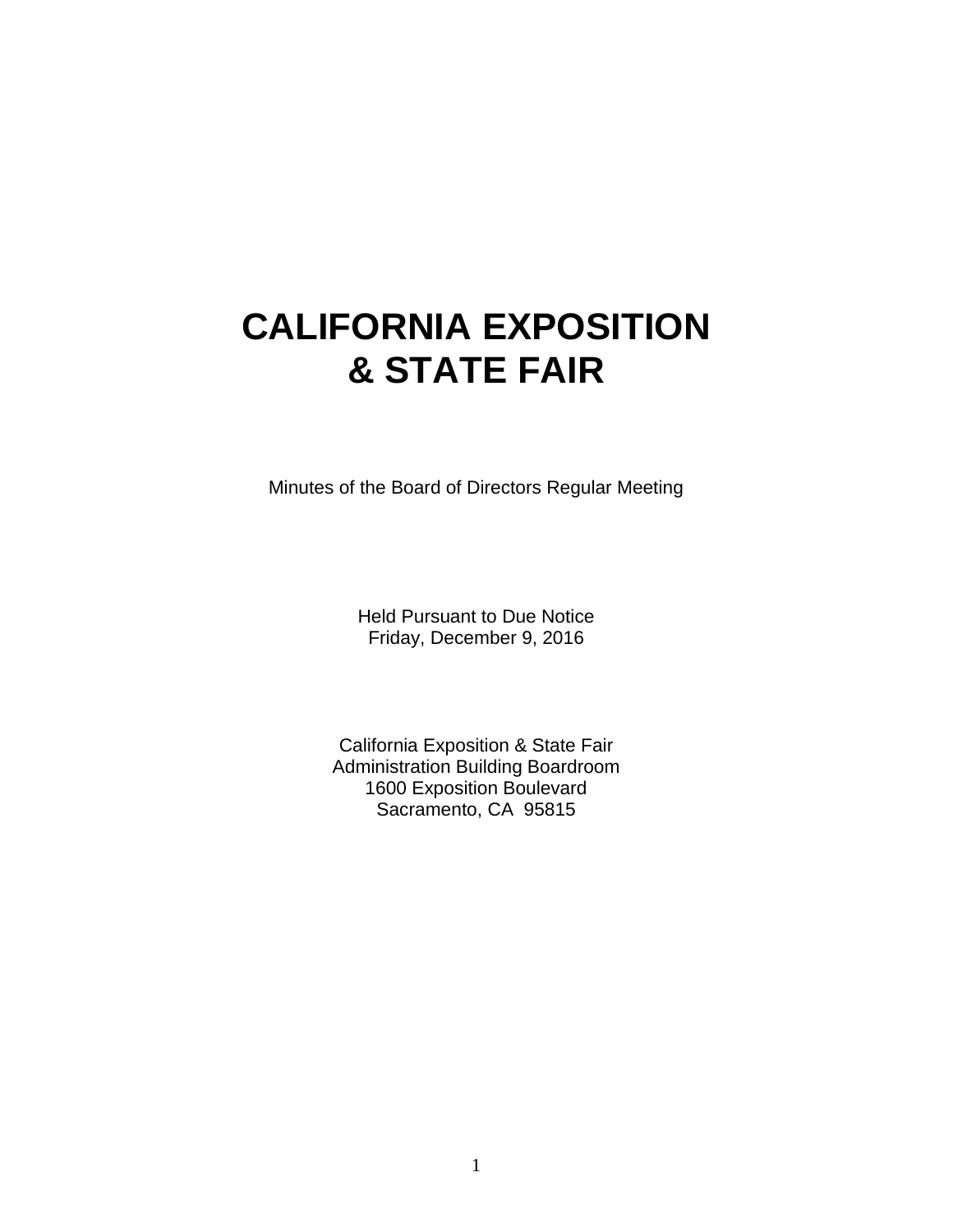#### **Directors Present**

Director Patrick O'Brien, Chair Director Mark Nelson, Vice Chair Director Rima Barkett Director Sonney Chong Director Rina DiMare Director Jess Durfee Director Corny Gallagher Director Rex Hime Director David Mallel Director Hallie Ochoa Director Tony Ortiz

# **Staff Present**

Rick Pickering, Chief Executive Officer (CEO) Tom Martinez, Chief Deputy General Manager Samantha Brown, Deputy General Manager Administration Jaime Campbell, Deputy General Manager Operations Rachelle Weir, Programs Manager Marcia Shell, Assistant General Manager, Expo Events Jay Carlson, AG Programs Manager Chief Robert Craft, Chief of Police Randy Brink, Goodwill Ambassador Sue O'Brien, Recording Secretary

#### **Others Present**

Amber Williams, un/common Siobhann Mansour, un/common Brantley Payne, un/common Paul Gillingham Brian Honebein, Event Partnership Samantha Wyatt, Event Partnership

\*May not include all others present in the room or arriving late.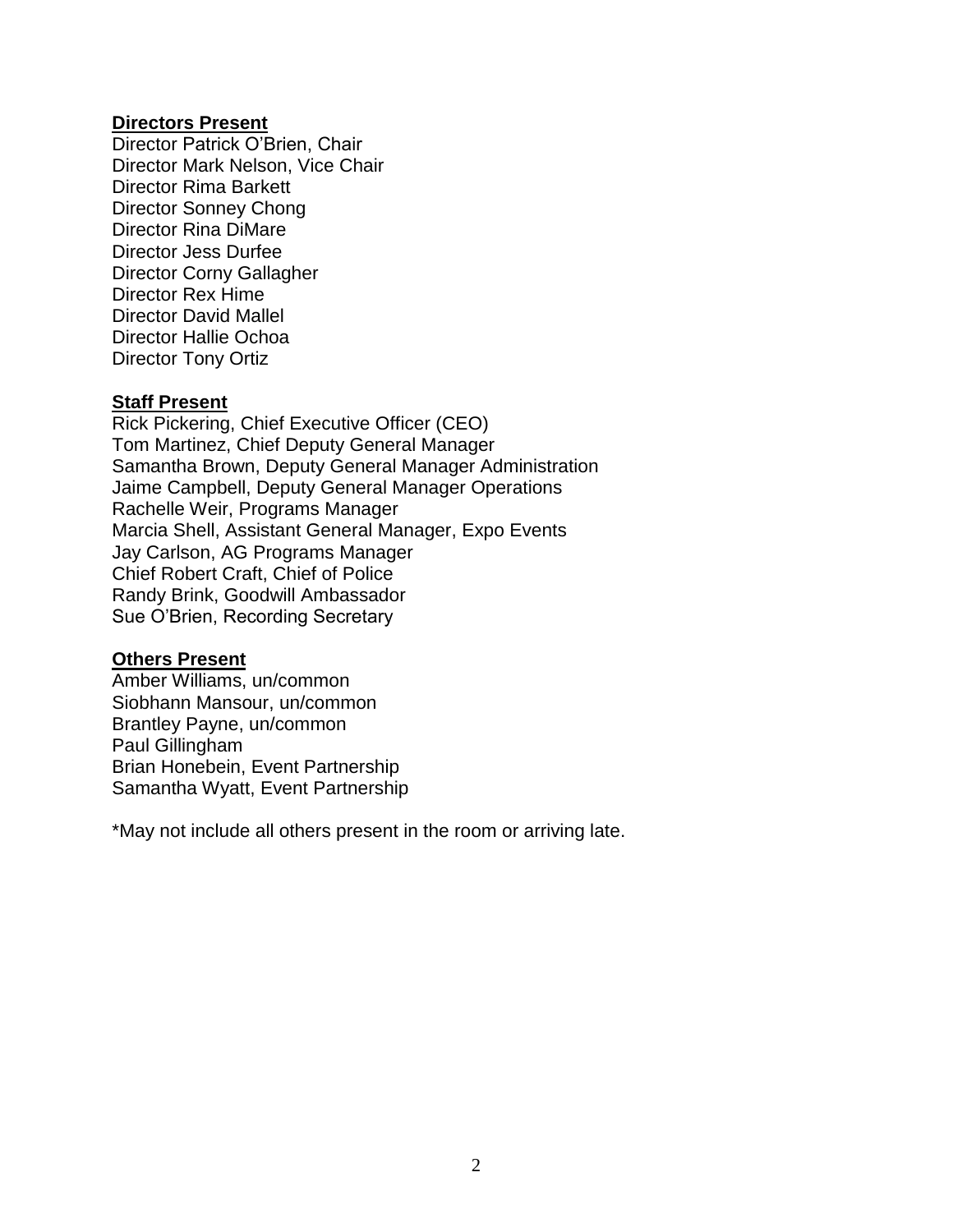# **1. CALL TO ORDER**

Goodwill Ambassador Randy Brink called the meeting to order at 1:01 p.m.

# **2. PLEDGE OF ALLEGIANCE**

Chair O'Brien asked Director Gallagher to lead the Board, Staff and Guests in the Pledge of Allegiance.

# **3. ROLL CALL**

Roll call was taken by CEO Pickering and a full quorum was present.

# **4. INTRODUCTION OF GUESTS & STAFF**

Introduction of Guest and Staff were made around room.

# **5. PRESENTATION**

- **a.** Glass Agency Glass Agency presented a video announcing their name change to un/common.
- **b.** Presentation to Paul Gillingham in Recognition of his Retirement CEO Pickering and DGM Brown shared memories of working with Paul Gillingham and thanked him for his service over the past 20 years at Cal Expo.
- **c.** Presentation to Alan Lawler in Recognition of his Retirement DGM Brown shared memories of working with Alan Lawler for the past 20 years. CEO Pickering thanked Alan for his knowledge and hard work and wished him well in his retirement.

# **6. MINUTES OF MEETINGS**

**a.** Accept Agricultural Advisory Council Meeting Minutes of April 19, 2016, as presented.

### **Motion:**

It was moved by Director Ochoa and seconded by Director Chong to accept Agricultural Advisory Council Meeting Minutes of April 19, 2016, as presented. **All in favor, motion carried unanimously.**

**b.** Accept Cultural Advisory Council Meeting Minutes of August 17, 2016, as presented.

# **Motion:**

It was moved by Director Chong and seconded by Director Hime to accept Cultural Advisory Council Meeting Minutes of August 17, 2016, as presented. **All in favor, motion carried unanimously.**

**c.** Approve Board Meeting Minutes of October 28, 2016, as presented. **Motion:**

It was moved by Director Durfee and seconded by Director Chong to approve Board Meeting Minutes of October 28, 2016, as presented. **All in favor, motion carried unanimously.**

# **7. COMMITTEE AND STAFF REPORTS**

- **a.** Exposition Facilities and Operations
	- **i.** State Fair Update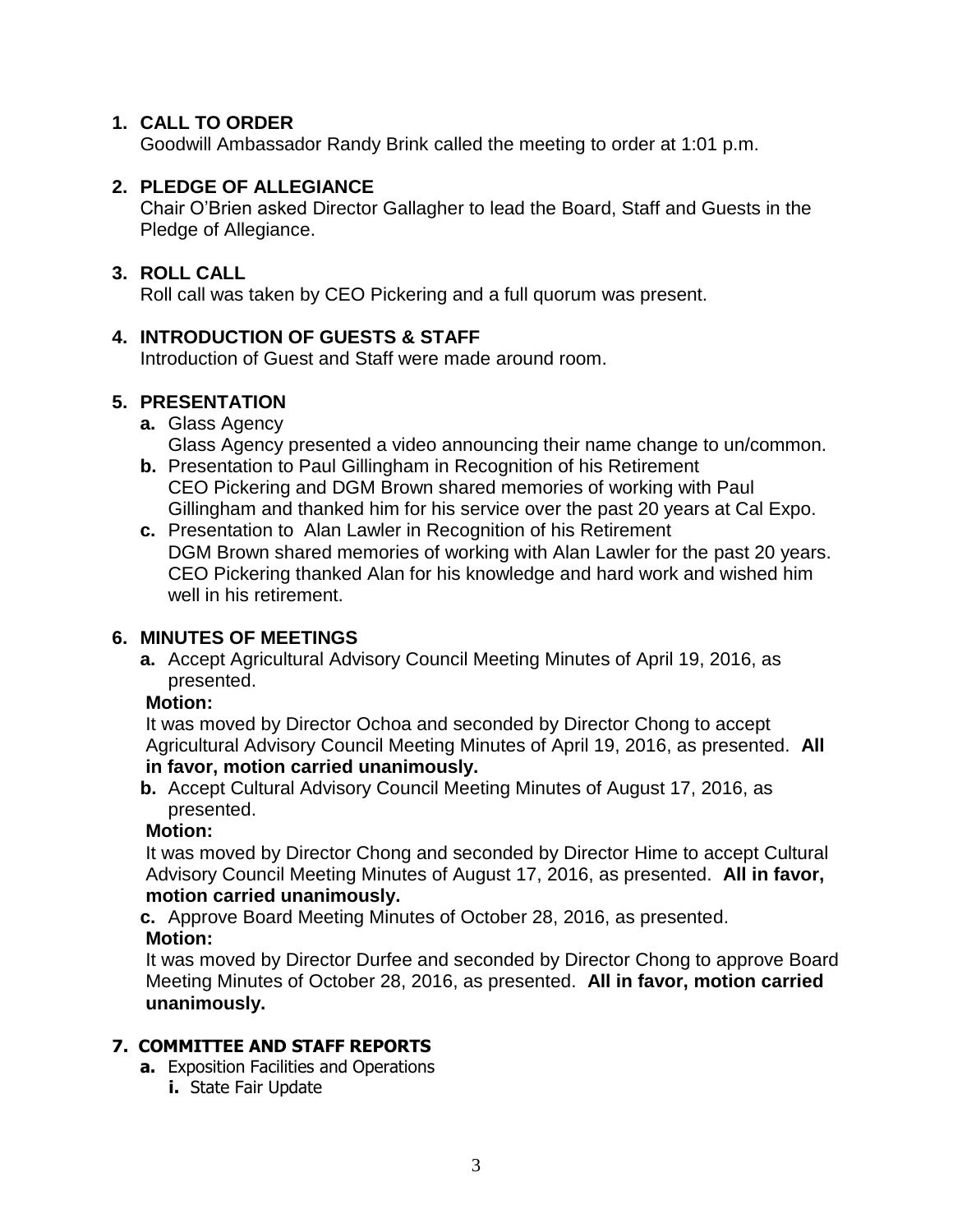AGM Shell gave an update on events that happened in November and that will take place in December through the end of the year.

DGM Campbell gave a summary of the maintenance and operations report. DGM Campbell also reported that training and cross training was happening in the Maintenance Department along with combined training with outside agencies.

- **ii.** Review of Parking and Admission Rates
- **b.** Finance Committee

#### **8. FINANCIAL REPORTS**

Finance Chair Gallagher reviewed FA1-FA5 with the Board. **Motion:**

Following discussion, it was moved by Director Gallagher that the Board accept the recommendation of the Finance Committee and approve items 8a and 8b and was seconded by Director DiMare. **All in favor, motion carried unanimously.**

### **9. CORRESPONDENCE**

There was no correspondence

#### **10. UNFINISHED BUSNIESS**

**a.** Review for Approval of Proposed 2017 Annual Budget Finance Chair Gallagher reviewed key components of the proposed 2017 Cal Expo Budget.

#### **Motion:**

After extensive discussion it was moved by Finance Chair Gallagher that the Board accept the Finance Committee recommends to the Board to approve the 2017 Annual Budget for Cal Expo with instructions to staff and Board to look for ways to improve the budget throughout the year and was seconded by Director Nelson. **All in favor, motion carried unanimously.**

**b.** Service Contracts Requiring Board Approval

### **11. NEW BUSINESS**

**a.** Review for Approval Proposed 2017 Cal Expo Board Meeting Dates

#### **Motion:**

It was moved by Director Barkett and seconded by Director Durfee to approve the proposed 2017 Cal Expo Board Meeting Dates. **All in favor, motion carried unanimously.**

**b.** Review and possible Approval Board Liaison's Recommendations of New Member Appointments to the Cultural Advisory Council

CEO Pickering provided an overview of the process of selecting individuals to represent the many different Cultures in California. Board Liaison Chong explained the interviews process that was conducted and submits the recommended names for the approval by the Board.

#### **Motion:**

It was moved by Director Chong and seconded by Director Ochoa to approve the recommended members to the 2017 Cultural Advisory Council. **All in favor, motion carried unanimously.**